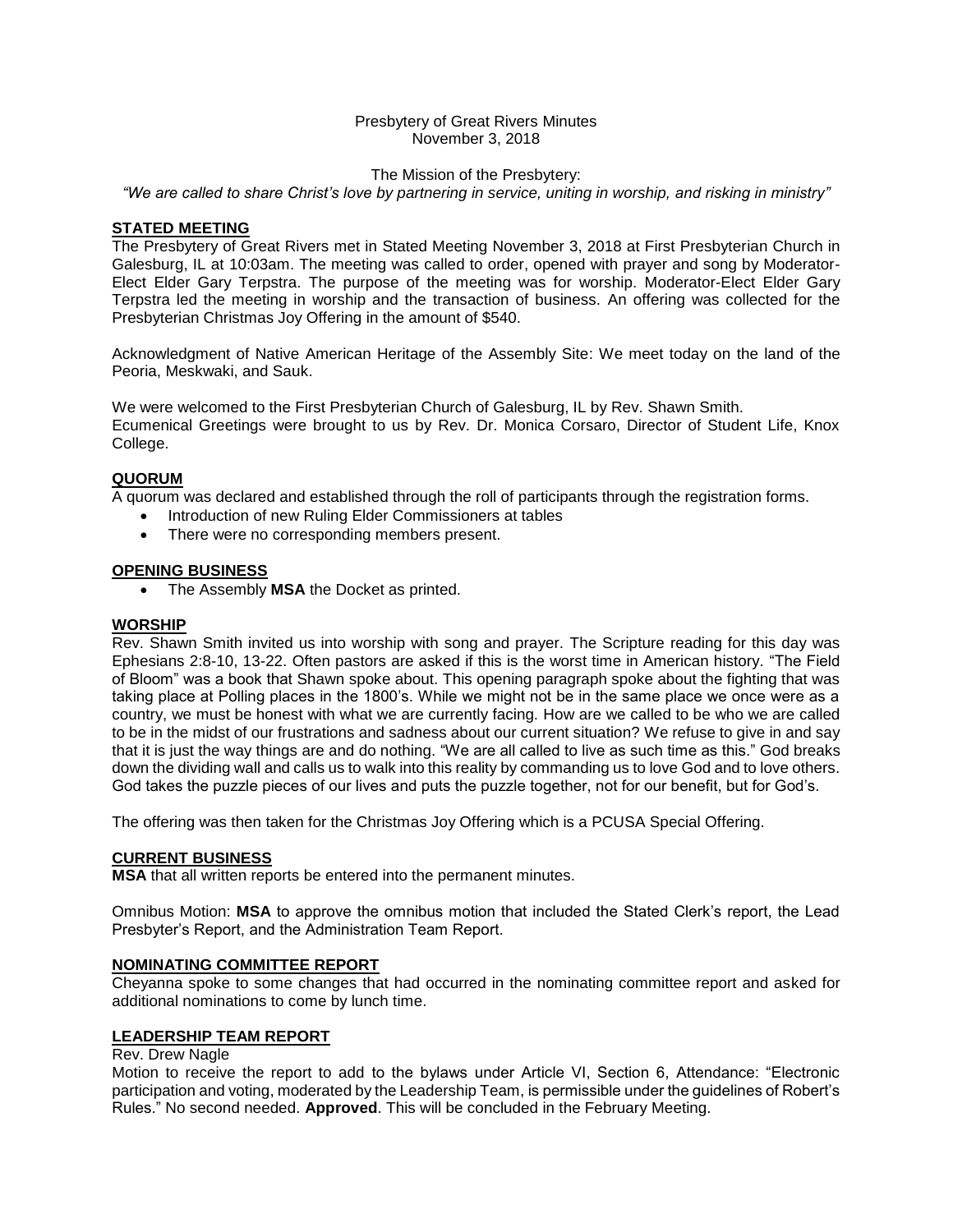## **VISIONING TEAM REPORT**

### Rev. Joe Eby

Dave T. brought before the Assembly a report on what First Presbyterian Church in Jacksonville did with their \$200 talent grant. They worked with Kremmer Village as they needed to replace the roof on one of their buildings. Not only did the church participate with their funds but they also physically showed up to help and make this happen.

## **BILLS AND OVERTURES**

## Elder Gary Terpstra

The link for the Proposed Amendments is on the website and can be viewed before our February meeting. We will vote at the meeting.

# **SYNOD COMMISSIONER REPORT**

#### Rev. Laura Reason

Rev. Laura brings greetings from the Synod and spoke to the programing that is taking place at the Synod level and the ways they are working for the Presbyteries. They are currently working on a coaching initiative. They also support the academy, community training, MALT, new pastor's training, covenant gatherings, Synod School,#MeToo events, and much more! There is money to give away for innovated ministry.

## **ILLINOIS CONFERENCE OF CHURCHES**

Tim Doty

Tim spoke about the work that the Illinois Conference of Churches is doing and especially the work they are doing around the polarization that is taking place in our country. This conference is funded by individuals, fundraisers, and other givers.

## **INTERFAITH TEAM REPORT**

Elder Gary Davis

"The 95 Theses of Great Rivers Presbytery" – Rev. Ryan Landino, LPT

Lead Presbyter for Transformation Ryan Landino lead a twenty-minute discussion on the "95 Theses of Great Rivers Presbytery;" a document compiled from the 11/14/17 presbytery assembly that named ninetyfive hopes for the future of the church. The conversation centered on the importance of cultivating a sanctified imagination, referencing "imaginative gridlock" from Edwin Friedman's "Failure of Nerve." The discussion questions used were: *1) "Which two or three do you find yourself really resonating with, and why?" 2) What do we need to let go of in order to embrace these hopes more fully? 3) "Where in your own church do you see one of these hopes actually being realized?" 4) "What are some concrete steps you can do in your own context to make these hopes come alive?* Presbyters were encouraged to take copies of the document back with their sessions and continue creating "dream spaces" that encourage imagination and innovation in our ministries.

### **ANNOUNCEMENTS**

- Three confirmations students from Woodhull came to the meeting and are working on a scavenger hunt!
- Jessica Hawkinson spoke about the LUX theological institute
- Leland Wright spoke about Clinton having a Spaghetti Dinner in which everyone is invited.
- Drew Nagle: Reading ordination exams: Reading takes place at own location. February and May.
- Joyce Chamberlain: worship service at Tri City Jewish Center
- First Presbyterian of Springfield celebrated their 150<sup>th</sup> anniversary!
- December 2 will be the ordination of Jennifer Hardin at First Presbyterian of Springfield at 4pm.

### **NOMINATING COMMITTEE REPORT**

Rev. Cheyanna Losey

The NC moves that all Clerks of Sessions are encouraged to send in to the Presbytery (Nominating Committee) a roster of all their ordained ruling elders. (Those currently serving on Session and those whose term has ended). No second needed. **Approved.**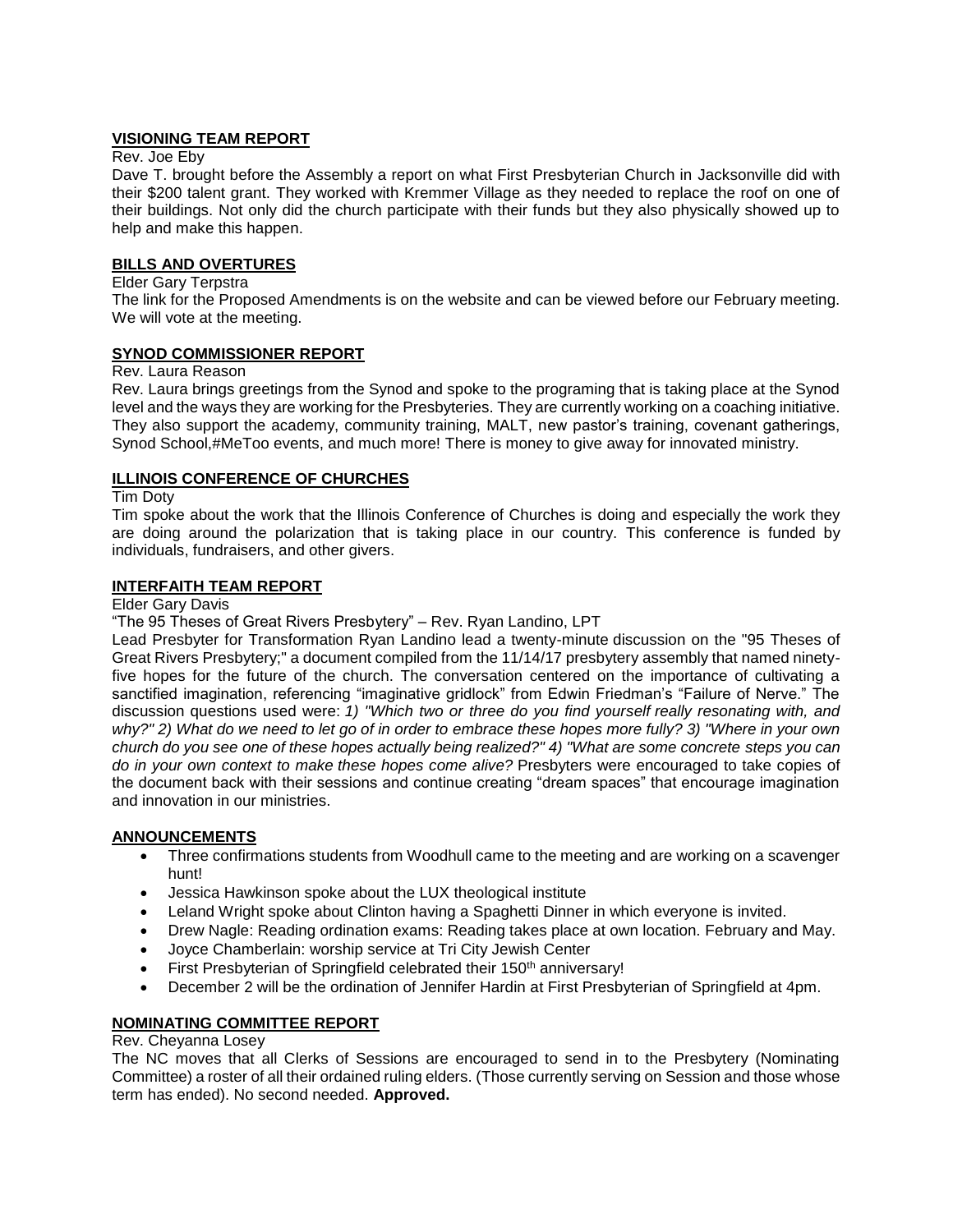The following Slate was presented. No additional nominations from the floor. **Approved.**

Administration Team (3 openings and chair)

- Rev. Joyce Chamberlain, first term, Class of 2021
- Rev. Ann Else Van Winkle, second term, Class of 2021
- Rev. Kathy Stoner-Lasala, second term, Class of 2021
- Elder Julio Garcia, CHAIR
- •

# COM (10 openings and chair)

- Rev. James Benson, second term, Class of 2019
- Rev. Frosty Krummel, first term, Class of 2020
- Rev. Jean Sparks, second term, Class of 2021
- Rev. Marla Bauler, second term, Class of 2021
- Rev. Shawn Smith, second term, Class of 2021
- Elder Diane Ludington, second term, Class of 2021
- Elder Mary Watts, second term, Class of 2021
- Elder Penny Frame, second term, Class of 2021
- Elder OPEN, Class of 2021
- Elder OPEN, Class of 2021
- Rev. Shawn Smith, Chair

## CPM (6 openings and Chair)

- Rev. Becky Sherwood, second term, Class of 2019
- Elder Sue Sawers, first term, Class of 2020
- Rev. OPEN, Class of 2020
- Rev. Mark Bedford, second term, Class of 2021
- Elder OPEN, Class of 2021
- Elder OPEN, Class of 2021
- Rev. Matt Wilcox, Chair

### Moderator-Elect

• Rev. Maura McGrath Nagle

### Personnel Committee (3 openings)

- Rev. Frosty Krummel, first term, Class of 2021
- Rev. Ann Elyse Van Winkle, first term, Class of 2021
- Elder Mike Orr, first term, Class of 2021

### PJC (4 Openings and Chair)

- Rev. Charles Cunningham, first term, Class of 2020
- Rev. Beth Hamilton, first term, Class of 2020
- Rev. Joe Eby, first term, Class of 2023
- Elder Charlie Minert, first term, Class of 2023
- Rev. Blythe Kieffer, Chair

### Synod Commissioner

• Elder Penny Frame, second term

### Visioning Team (8 openings and chair)

- Elder Lance Slavish, second term, Class of 2019 (correction from last meeting)
- Elder OPEN, Class of 2019
- Rev. Jessica Hawkinson, second term, Class of 2019
- Rev. Jennifer Sakata, second term, Class of 2020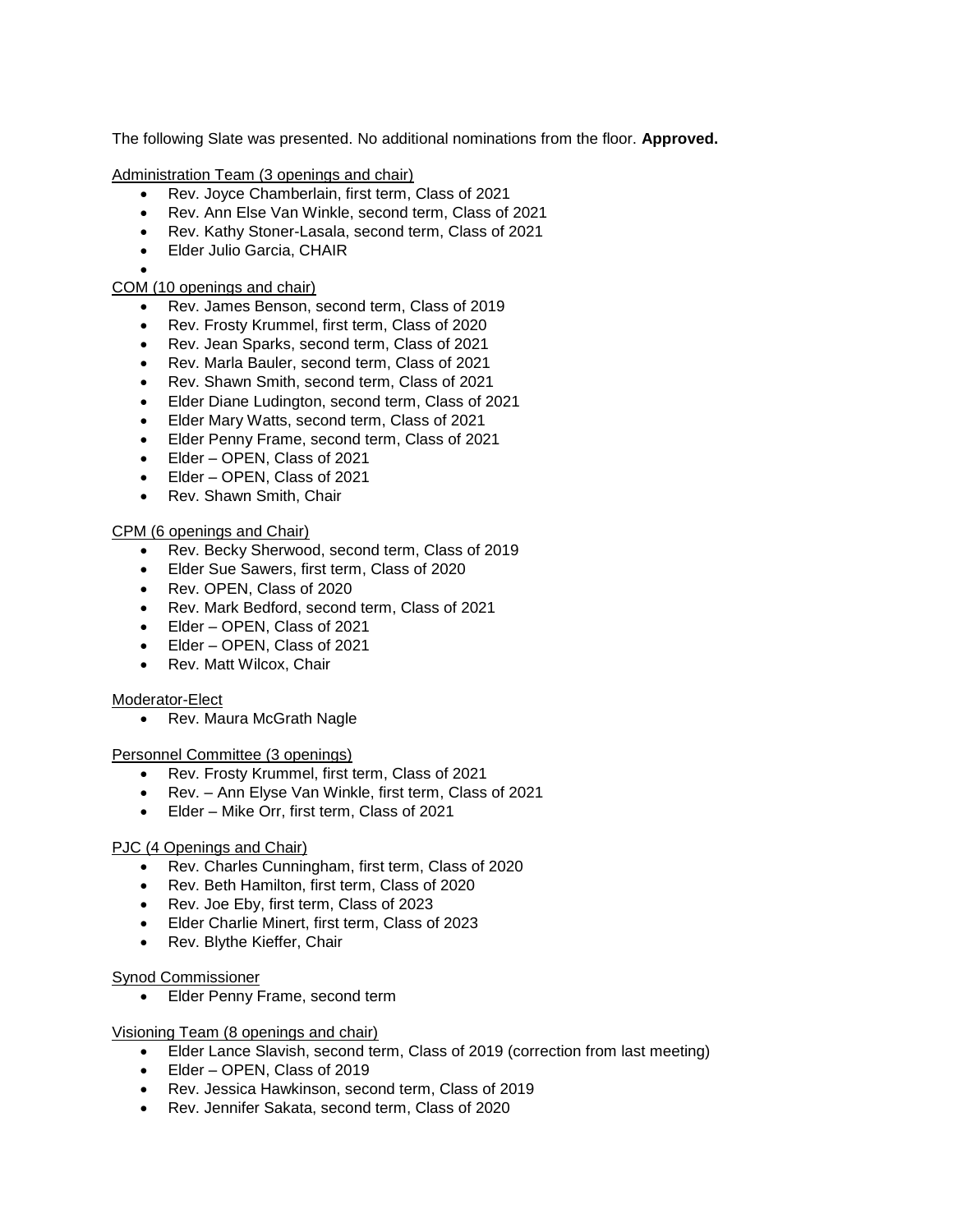- Elder Christine Westerlund, second term, Class of 2021
- Elder OPEN, Class of 2021
- Elder OPEN, Class of 2021
- Rev. Erin Marth, first term, Class of 2021
- Rev. Jonathan Warren, Chair

#### Presbyterian Home Board

• Elder Janice Wray, Class of 2021

Thank you to everyone who has served on the committees who are now finishing their terms. Administration Team is responsible for the following nominations.

Nominating Committee (5 openings and chair) Nominated by the Administration Team

- Rev., OPEN, Class of 2019
- Elder, OPEN, Class of 2020
- Elder, OPEN, Class of 2021
- Rev., OPEN, Class of 2021
- Rev., OPEN, Class of 2021

## **COMMITTEE ON MINISTRY REPORT**

#### Elder Kent Wurmnest

Motioned to approve and adopt the manual for Commissioned Lay Pastors. No second needed. **Approved**.

## **COMMITTEE ON THE PREPARATION FOR MINISTRY**

#### Rev. Drew Nagle

Motion to enroll Timothy McGee in the discernment and education process for becoming a Commissioned Lay Pastor. Interview was conducted on August 30, 2018.) No Second needed. **Approved**.

Motion to record that Diane Ludington has successfully completed the competence and knowledge interview in the CLP process and the statement that she is certified ready for commission. The interview was conducted September 27, 2018. No second needed. **Approved**.

Motion that the Presbytery approve the following to be readers for the Standard Ordination Exams in 2019: No Second needed. **Approved**.

- Rev. Soren Warren
- Rev. Lawrence Doty
- Elder Sheila Sheer
- Elder Sue Sawers

### **CELEBRATION OF THE LIFE OF THE PRESBYTERY**

Presentation of Ordination Certificates

- Rev. Charlotte Poetschner
- Rev. Sam Gibb
- Rev. Dr. Laura Reason
- Rev. Peggy Vogelsinger
- Rev. Darwin Smith
- Rev. Gordon Page
- Rev. Rick Tindall
- Rev. Dr. Randall Saxon
- Rev. John Porter JR
- Rev. Joseph Eby
- Rev. Dr. Blythe Denham-Kieffer
- Rev. Tim Mitchell

Presentation of Honorably Retired Certificate

• Rev. Dr. Paul Spalding